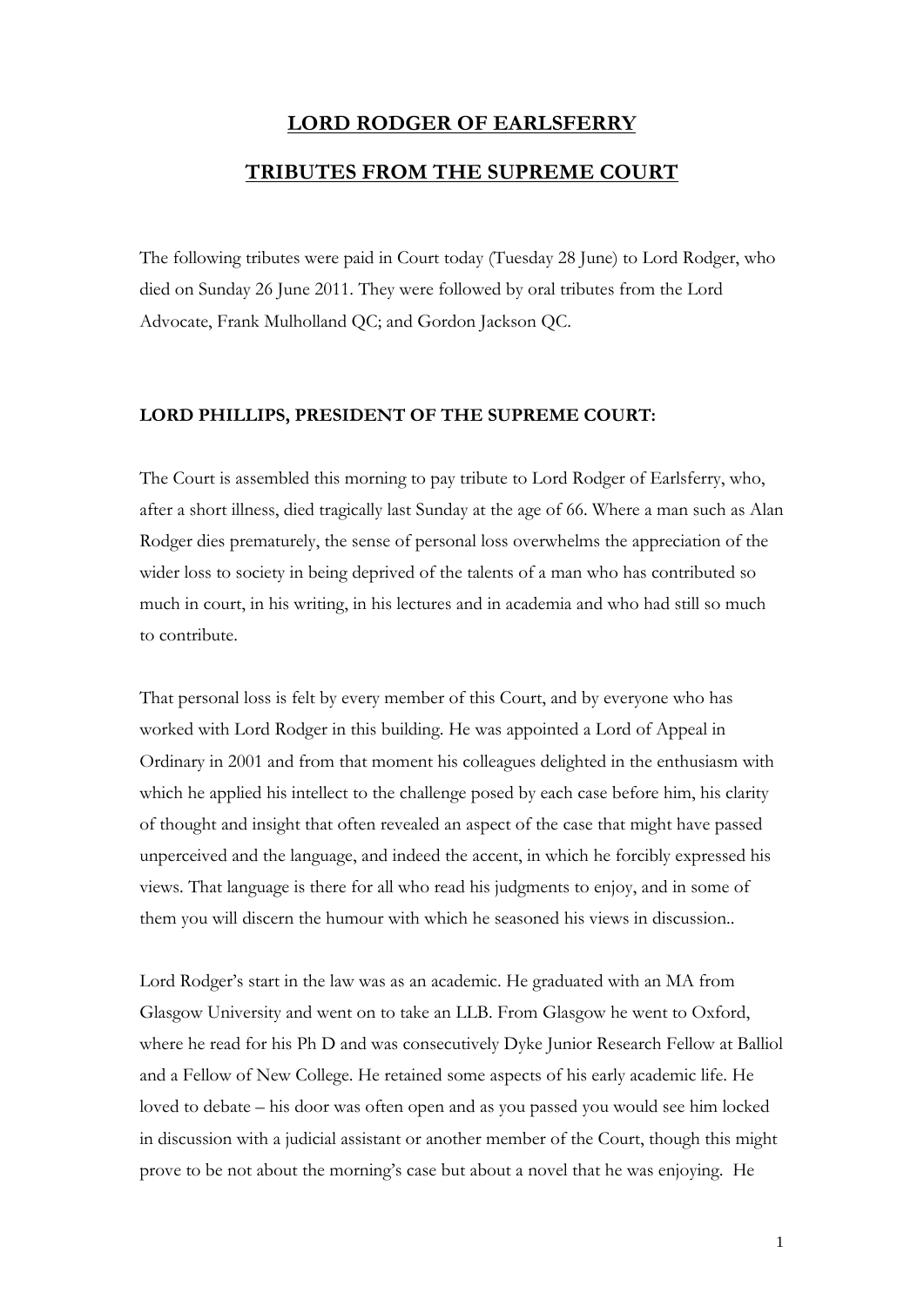kept his love of and links with Oxford, where, in 2003, he was appointed visitor to St Hugh's College and, in 2008, High Steward, a particularly felicitous appointment in that he took over that office from Lord Bingham. At the end of last year he also succeeded Lord Bingham as visitor to Balliol College. He had honorary degrees at Glasgow, Aberdeen and Edinburgh Universities, and was Honorary Professor of Law at Glasgow School of Law. He was a fellow of the Royal Society of Edinburgh and of the British Academy.

His road to the Bench was swift and unconventional, in that he was not called to the Bar until 1974, when he was 30, took silk only 11 years after his call, but then went into Government service as a prosecutor.

He was Advocate Depute between 1985 and 1988, and was then appointed Solicitor General for Scotland. He was promoted to Lord Advocate and became a life peer in 1992. I was talking of him yesterday with Lord Strathclyde, the Leader of the House of Lords, who saw his Parliamentary performance at close quarters. |He said that however complex the subject matter under debate in the House or in Committee all knew that Lord Rodger would be master of every detail.

Lord Rodger was appointed a Senator of the College of Justice, a judge of the High Court of Justiciary and Court of Session in 1995 and Lord Justice General and Lord President in 1996. In 2001 he replaced Lord Clyde as a Lord of Appeal in Ordinary. – on each occasion at a remarkably young age for the position.

In the House of Lords and in this Court Alan Rodger brought to bear the rigorous logic of the classicist. Where Parliament had used clear language he believed in giving effect to it. Sometimes this put him at odds with colleagues who adopted a more purposive approach, but his speeches and judgments were always compelling. If in doubt the temptation was to wait to see what Alan had to say and, when you did, your doubts were usually dispelled.

Through the jurisprudence of the Law Lords and this Court runs a rich vein which has its origin in Scotland. Lord Rodger has added to the wealth of that vein and his judgments will be cited by generations to come.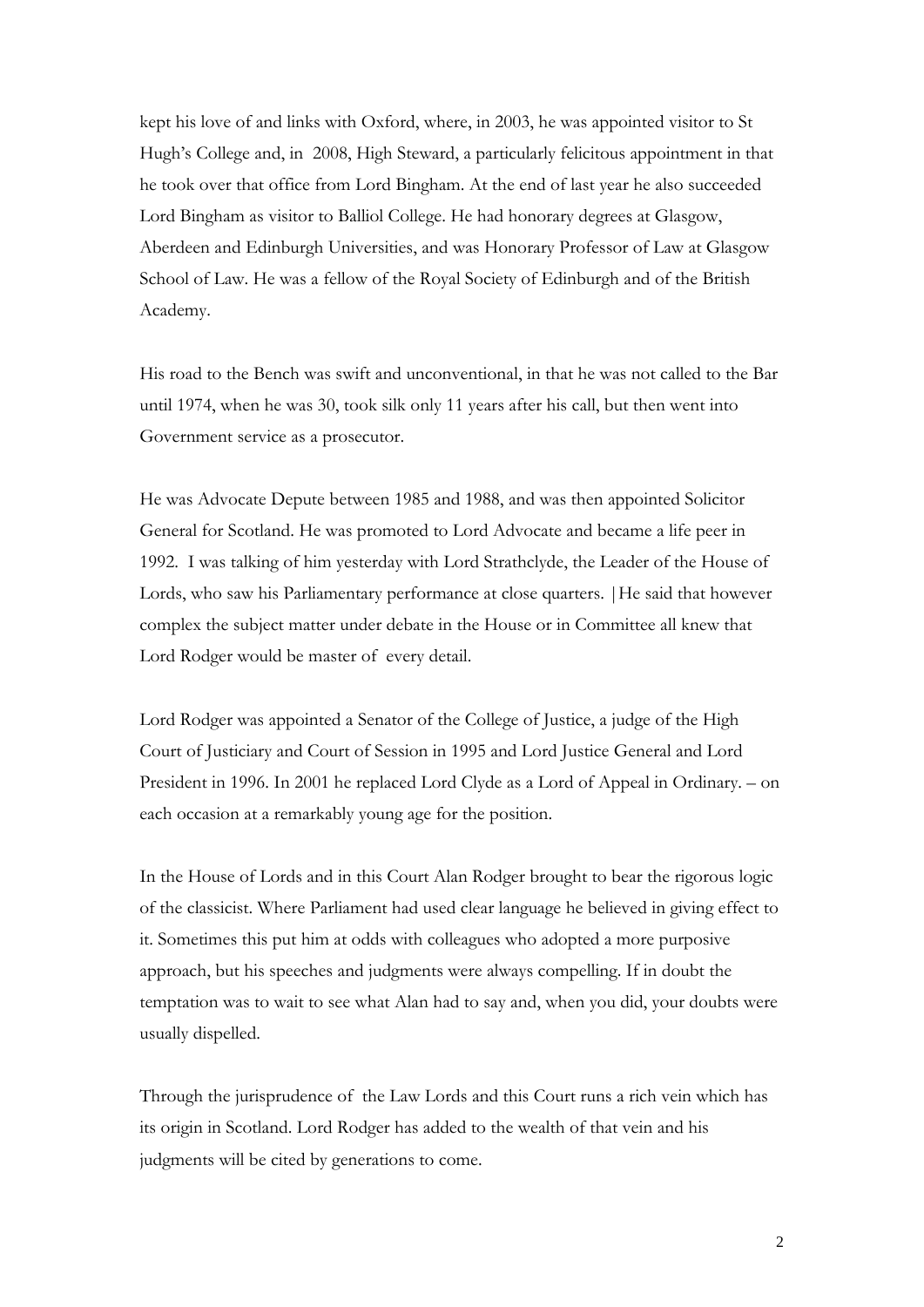His most recent judgments show no dimming of intellect. The illness that struck him down so swiftly was a bolt out of the blue. We have had little time to come to terms with his loss and it will take time to do so. Our sympathy goes out to his family and to his many friends.

Lord Rodger and I were made Law Lords at about the same time, but I then left the House for other fields. Lord Hope, his fellow Scot, has sat with him throughout the last ten years, and I would like to invite him to add some comments of his own.

## **LORD HOPE, DEPUTY PRESIDENT OF THE SUPREME COURT:**

As I look back over Lord Rodger's career, two things about him stand out above all the others.

The first was his abiding interest in Roman law. He had developed this at Oxford under Professor David Daube, the Regius Professor of Civil Law, whose influence on him was profound and whose portrait still hangs here in his room in this building. The Daube family recalls that of all his doctorial students Lord Rodger was one of a very small group to whom Professor Daube was very close and with whom, after his death, the Daube family always kept in touch. Alan Rodger was sent by Professor Daube to Germany to perfect his understanding of the subject and to learn German. These things he carried with him for the rest of his life. From time to time passages from Gaius, Justinian or the other civilian jurists would appear in his judgments. None of the rest of us knew that they existed – let alone where they were to be found. On one occasion he based his entire short judgment on a five word proposition from Ulpian. The Crown's argument, which was contrary to what Ulpian had declared, was, he said, untenable. On another, where his judgment ran to only three sentences, he formulated the proposition in his own words: "Argentoratum locutum, iudicium finitum" – Strasbourg has spoken, the case is closed. There was no more to be said. The quality and depth of his scholarship was widely admired and respected, especially in Germany and the Netherlands where he had many friends. Only last week a letter arrived from the Erasmus University at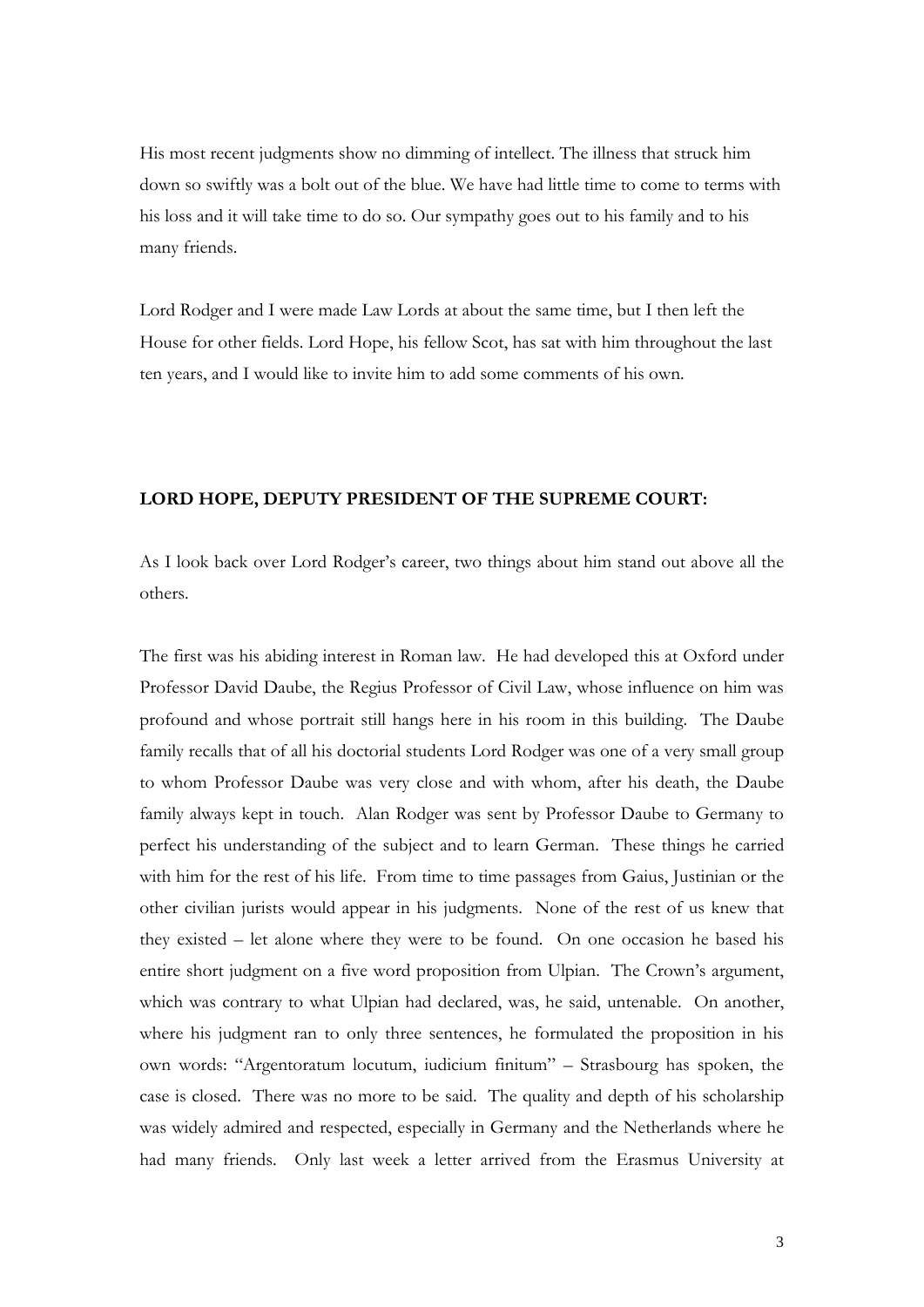Rotterdam telling him that he had been awarded an honorary doctorate at that University because of his outstanding services to the community of legal historians and his important contributions to the study of Roman law. Many other such honours would surely have followed had he lived.

The other thing that stands out about his career was his experience, derived from the seven years he spent as a Law Officer, of the processes of government and of statutory law making. As Lord Advocate he sat in the House of Lords and was closely involved in what went on there and in Whitehall as policies were framed and put into legislation by the Parliamentary draftsmen. This gave him a unique insight into some of the most acute problems that come before the court. One of the consequences of reforming the way judges are appointed is that is now virtually impossible for former Law Officers to find their way onto the bench. Even if it were possible, the Lord Advocate is no longer involved in the process of government at Westminster. These days are gone now, as the familiar song has it. But one cannot help regretting that this is so, and that the contribution that he could bring to our debates has gone for ever.

Lord Rodger was by training a Scots lawyer. But he never took anything at face value, and it was never his position that what Scots law says must always be right. He subjected it to the same searching criticism as any other system, sticking to those principles that he believed to be right and working out new solutions where he thought that things had gone wrong. The contribution that he made to this court's recent judgment in *Fraser*, which was the last case on which he sat, was entirely in character and should be more widely appreciated. He was unable to write his own judgment, as he would have wished. But he discussed my judgment with me in considerable detail while it was in draft. In his last message to me he said in terms that he agreed with my analysis, and then went on to explain in typically forthright language why he believed that we had no alternative but to decide the case ourselves and say that the conviction was to be aside.

Lastly I should like to say something about Lord Rodger's interest in young people. He had developed this while he was teaching Roman law as a junior resident fellow at Balliol, and it remained with him for the rest of his life. He gave up much of his spare time, and indeed much time that he could barely spare, to travelling about, speaking to law students and academics of all ages, giving lectures, attending seminars and encouraging them to